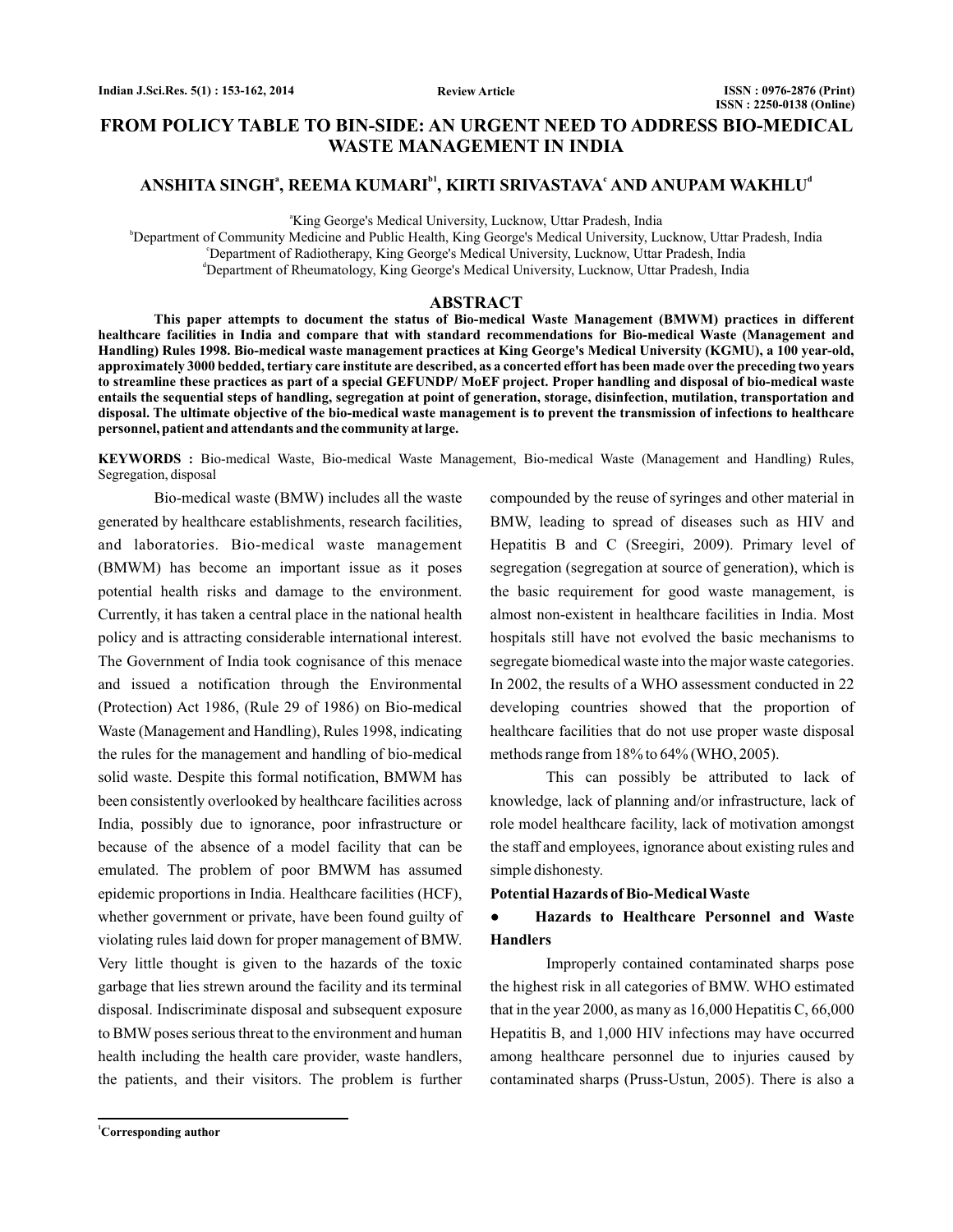| Category | <b>Waste Category</b>              | <b>Treatment &amp; Disposal</b>                                      |  |  |
|----------|------------------------------------|----------------------------------------------------------------------|--|--|
|          | Human Anatomical Waste             | Incineration/Deep burial                                             |  |  |
|          | Animal Waste                       | Incineration/Deep burial                                             |  |  |
| 3        | Microbiology & Biotechnology Waste | Local autoclaving/Microwaving/Incineration                           |  |  |
| 4        | Waste Sharp                        | Disinfection (chemical treatment / autoclaving/microwaving and       |  |  |
|          |                                    | mutilation/shredding)                                                |  |  |
| 5        | Discarded Medicines and Cytotoxic  | Incineration/Destruction and drugs disposal in secured landfills     |  |  |
|          | drugs                              |                                                                      |  |  |
| 6        | Soiled Waste                       | Incineration/Autoclaving/Microwaving                                 |  |  |
| 7        | Solid Waste                        | Disinfection by chemical, Treatment/Autoclaving/                     |  |  |
|          |                                    | Microwaving and mutilation/ Shredding                                |  |  |
| 8        | Liquid Waste                       | Disinfection by chemical treatment and discharge into drains.        |  |  |
| 9        | Ash from Incineration              | Disposal in municipal landfill                                       |  |  |
|          |                                    |                                                                      |  |  |
| 10       | <b>Chemical Waste</b>              | Chemical treatment and discharge into drains for liquids and secured |  |  |
|          |                                    | landfill for solids                                                  |  |  |

**Table 1: Categories of Bio-medical Waste**

The Gazette of India (1998)

theoretical health threat to medical waste handlers from blood borne pathogens due to sharps injuries and blood splatter, as well as pathogens that may be aerosolized during the compacting, grinding or shredding process associated with certain medical waste management or treatment practices. Physical injury and health hazards are also associated with the high operating temperatures of incinerators and steam sterilizers, toxic substances in incinerator ash, and with toxic gases vented into the atmosphere after waste treatment.

#### **● Hazards to the Community and the Environment**

Careless disposal of BMW is hazardous to the community and aesthetically improper. There may be increased risk of nosocomial infections in patients due to improper BMWM. Waste pickers at dumpsites are especially at risk from untreated BMW. Improper waste management can lead to change in microbial ecology and spread of antibiotic resistance.

Inappropriate functioning of incinerators or other medical waste treatment equipment also adversely impacts the environment. In particular, the WHO Policy Paper on Safe health-care waste management warns of the risks from toxic dioxins, furans and other pollutants emitted by incinerators (WHO, 2004).

### ● **Classification of Bio-Medical Waste**

An essential element of BMWM is the

classification of waste. A typical breakdown of BMW and ten standard categories are shown in the table 1and figure 1.

#### **Bio-Medical Waste Management Rules**

India participated in the United Nations Conference on Human Environment held at Stockholm in June 1972, where decisions were taken to initiate appropriate steps for the protection and improvement of human environment. Subsequently, the Environmental (Protection)Act 1986 (EPA) was formed under the Ministry of Environment and Forest, which is the most comprehensive Act in the Indian Statutes Book relating to environment protection (Jaswal and Jaswal, 1998). It is a general legislation for the protection of environment, enacted under article 253 of the constitution, which came into force on 19th November 1986. In July 1998, the Government of India (Environmental (Protection) Act 1986, (Rule 29 of 1986)) issued a notification on Biomedical Waste (Management and Handling), Rules 1998/2000, indicating the rules for the management and handling of bio-medical solid waste. In accordance with these rules, it is mandatory for the producer of bio-medical waste to ensure its safe disposal.

Despite these rules, a lack of enforcement coupled with a lack of awareness is responsible for the present poor status of BWM practices in healthcare facilities in India. Bio-medical waste management rules comprise of Schedule-I includes the ten categories of BMW as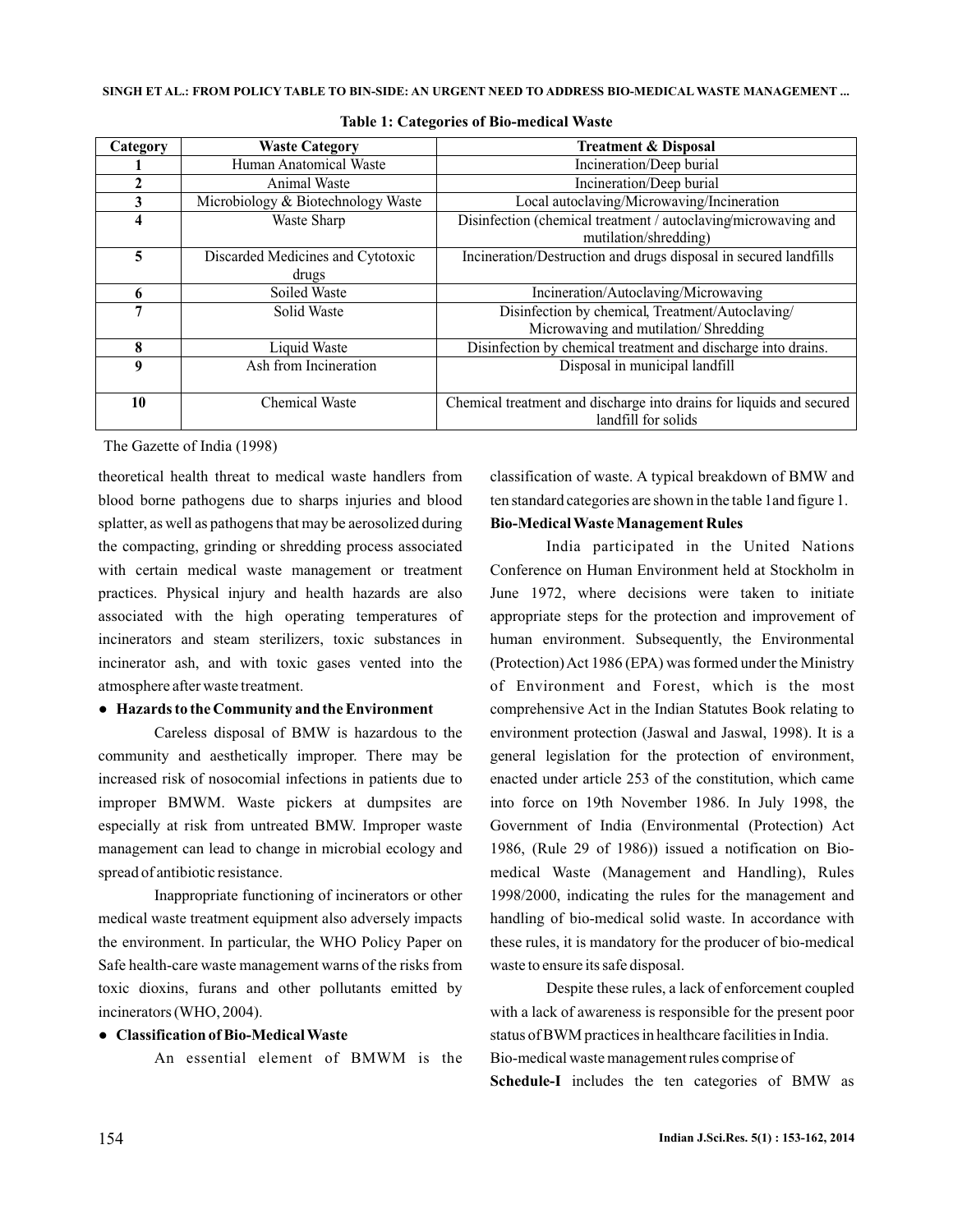

mentioned above.

Schedule - II Color coding & type of container for disposal of BMW.

Schedule - III Different labels for BMW containers & bags required for identification & safe handling of waste.

Schedule - IV Label for transport of BMW containers/bags.

Schedule - V Standards for treatment & disposal of BMW.

Schedule - VI Schedule for waste treatment facilities like Incinerator/Autoclave/ Microwave

#### **Legal &Administrative Directives**

The Bio-medical Waste (Management & Handling) Rules, 1998/2000 lays down the authorities, responsibilities, procedures and standards for health-care waste management. The Central Pollution Control Board Guidelines on Common Bio-medical Waste Treatment Facilities and Incineration add to the directives contained in the former. The BMW Rules direct that no biomedical waste is to be stored for more than 48 hours in untreated condition.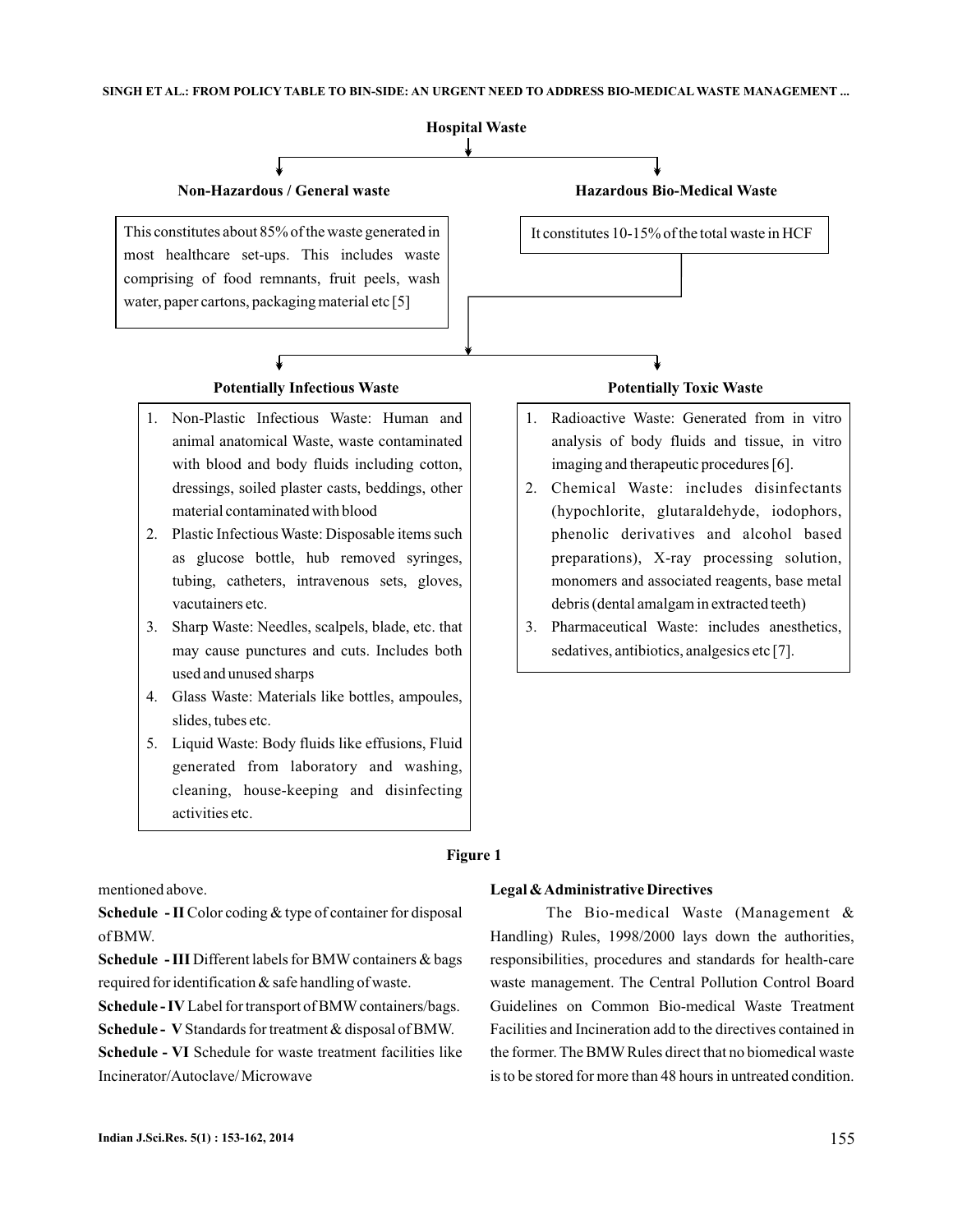The Central Pollution Control Board Guidelines for Disposal of Bio-medical Waste generated during Universal Immunisation Programme (UIP), (2004) have made important additions over the instructions contained in the BMW Rules. First, it helps to reduce the quantity of sharp waste generated through immunisation programmes by advising cutting of the needles with hubs from the syringes. Second, it advises boiling of the waste sharps and used syringes and vials as a procedure for decontamination where autoclave is not available. Third, it prescribes sharp pits to dispose the waste sharps.

### **The Ideal Process forWaste Management**

Facility-wide assessment to evaluate existing waste **a.** management practices and identify the various categories and quantities of waste, so that waste material can easily be segregated into different color-coded bags/bins at the point of generation itself (Schedule - I & II).

**b.** A simple but clear notice/poster describing which category of waste should be disposed in which bin, is to be pasted at an appropriate area nearest to the bins. The notice/poster should be in local language so that everybody can understand. There should be a pictorial depiction of waste material to be disposed, so that those who are not literate may also understand.

The placement of bins should be such that those being **c.** utilized for BMW (plastic, incinerable and sharp waste; red, yellow and sharp containers) are not in the direct access of the general public, yet be easily accessible to the hospital staff. This facilitates the process of segregation at point of generation. Black bins for general waste, on the other hand, should be placed at multiple access points within easy reach of patients and visitors.

d. The bags & bins carrying BMW should be labeled with the biohazard symbol  $&$  also bear the code of work station where the waste has been generated, to facilitate waste tracking. Bins should be cleaned daily after waste collection. (Schedule-III)

Tracking of waste from point of generation to central **e.** collection facility within the hospital allows for monitoring of segregation at point of generation and also restricts pilferage of plastic waste for resale and reuse.

f. Bags should be collected from different work stations &

then are sent to central collection facility. Standard or custom made collection trolleys may be used for this purpose. Smaller ward collection trolleys, larger wheeled trolleys and rickshaw trolleys used in collection and transportation should be leak proof, covered & bear biohazard symbol. Waste collection and transportation trolleys should be washed with disinfectant solution after each shift. The corridors or ramps used for waste collection should ideally be completely isolated from public use. Schedules of waste collection, replacement of new bags, waste transport and interim storage should be set to ensure that waste is not stored beyond the 48-hour limit under section 6 of the BMW Rules.

The healthcare facility should have a dedicated isolated **g.** building for BMW collection and short-term storage. In the storage area, infectious & non-infectious waste should be kept in different rooms, so that general household waste does not get contaminated.

**h.** The BMW handler should wear all the protective gears i.e., mask, glove, boot, apron, etc. while handling of waste. He or she should be fully vaccinated for hepatitis B virus.

i. Safe disposal of the various categories of waste is the final step of BMW management. The BMW should be disposed of according to Schedule-II as mentioned above.

**j.** Steps should be taken to minimize various occupational hazards inherent in the careless, non-ideal collection, transport and storage of BMW, e.g., cut/punctures from sharps, contact with infected material, aerosols, etc. Examples include refresher training, monitoring & corrective action, and ensuring the availability of proper containers and protective gear. Both medical/paramedical and non-medical staff and workers may be exposed to the hazards.

Establishment of adequate and ideal BMWM practices in **k.** any healthcare facility is a labor intensive, time consuming continuous process of awareness and education and needs perseverance. The hospital management needs to organize awareness/education programs, especially for the auxiliary staff. Games, debates, drama, movie, essay competition etc. Are good tools for this purpose. Eliciting the participation of staff in developing implementation plans helps build ownership and commitment to BMWM. Identifying staff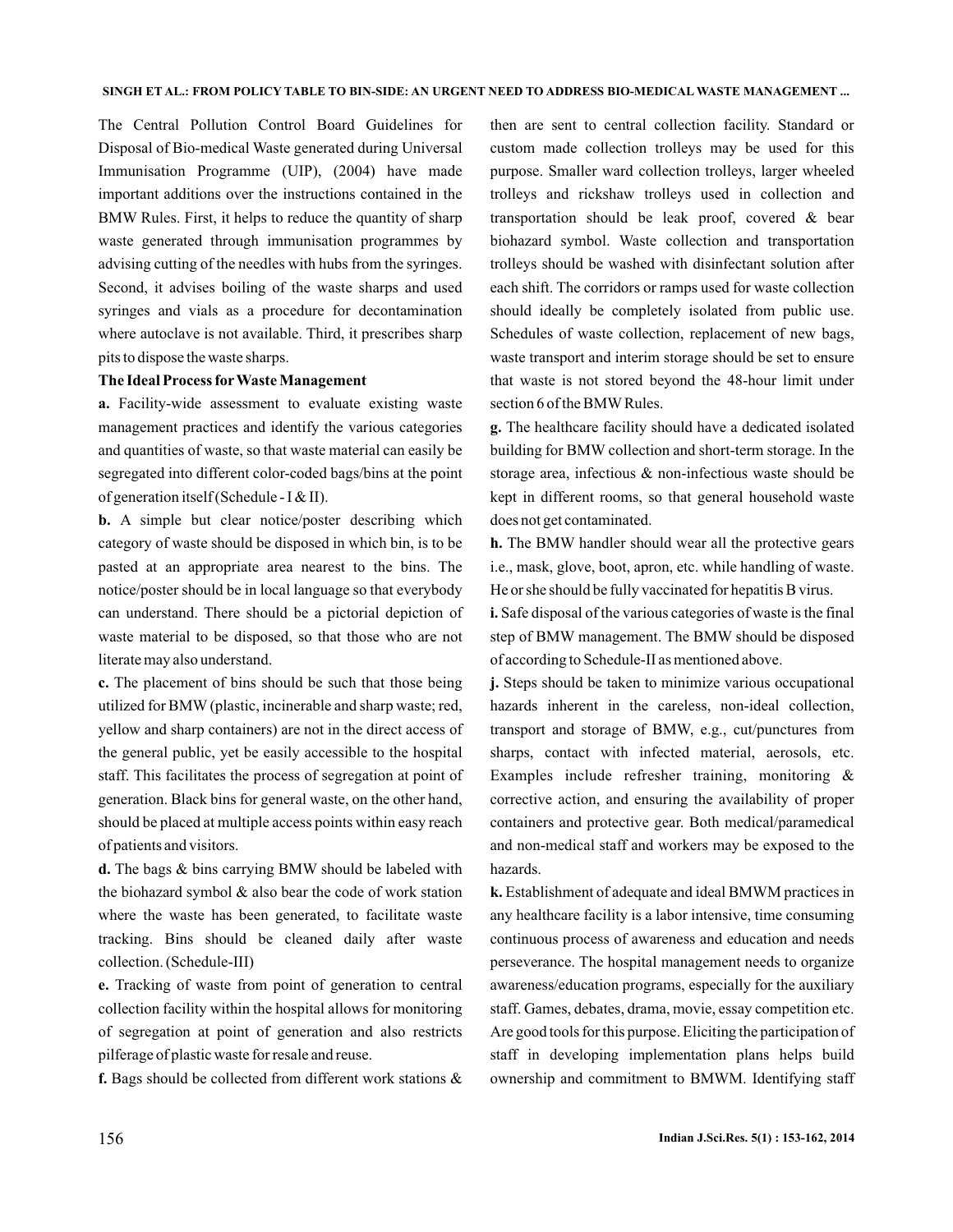who would champion the cause of BMWM is very important in establishing role models for the hospital community. Regular monitoring rounds are an integral part of an effective system for BMWM, which identify compliant and defaulter sites and staff, identify locally relevant problems and promote a two-way dialogue. The monitoring rounds should specifically take note of the following:

- Segregation of waste and any attempt to secondarily **o** segregate
- Placement of poster and bins and their maintenance **o**
- Record keeping **o**
- Requirements on-site and any local problems **o**
- Knowledge of personnel with regards BMWM practices **o**
- New and existing health care professionals requiring **o** re/training in BMWM
- New suggestions **o**

#### **Bio-Medical Waste Management in India:AReview**

Most of the studies conducted in various states of India have described a poor state of BMWM. A study conducted by Singh et al. (2011) in Jhansi, Uttar Pradesh revealed that most of the private as well as Govt. hospitals were not disposing off their BMW properly as per BMWM rules. These healthcare facilities were not segregating the BMW on a daily basis in accordance with the various waste categories and were also not collecting waste in the appropriate types of containers with specified colour coded bags and plastic drums. In another study done in Chennai, BMW management practices were found unsatisfactory. Waste segregation was absent in almost all hospitals, colour coding was not followed, storage of bio-medical waste was not being done in an isolated area, personal protective equipment and accessories were not provided and most of the hospitals did not have proper waste treatment and disposal facilities(Radha et al., 2009).

A survey performed on the characteristics of hospital waste and the present practice of hospital waste management in 38 hospitals and clinics in Dhaka, Mymensingh and Dinajpur revealed that the present waste disposal system was unhygienic and unsafe. The knowledge level of hospital staff on the harmful impacts of improper waste disposal was also very low (Akter et al., 1999).

Some studies reported a partially evolved system with a disconnect between knowledge and practice. Mathew et al., 2011 reported the status of disposal of BMWM in Ludhiana, Punjab, which showed that the doctors working in the healthcare facilities were sound in theoretical knowledge than the more practical aspects of BMW management. In the case of nurses and paramedical staff, the reverse was true, i.e. their theoretical knowledge lagged behind that of doctors while their practical knowledge regarding BMW segregation and management was better. The doctors attitude towards BMW management was casual, while nurses and paramedical staff were more meticulous and careful. The BMW management practices in the hospital were satisfactory, except for a deficiency in supply of needle-cutters in a few wards.

Another study by Joseph and Ajith Krishnan, 2003-2004 from Pondicherry reported that more than 52% of the respondents were not aware of the existence of legislation for BMWM and majority (72%) were not aware that authorisation was required by healthcare facilities.

Burning was the most widely prevalent (42%) practice followed by incineration (39%), burial (28%), segregation (24%), autoclaving (24%) and deep burial (23%). Vast majority (74%) did not use any colour coding and only a very small percentage (15%) used the biohazard symbol.

On the other hand, some studies have reported satisfactory BMWM. A study conducted by Sarojini et al. (2007) in Chettipalayam, Coimbatore found that the hospital/healthcare waste was being collected and sent to Common Biomedical Waste Treatment Facility (CBWTF) for treatment. In CBWTF, waste was being properly treated according to the rules.

According to Uttar Pradesh Pollution Control Board (UPPCB), among 5510 hospitals of U.P., only 3631 (65.9%) hospitals have authorized Bio-Medical waste management systems in place and a total of twelve Central Bio-Medical Waste Treatment Facility (CBWTF) plants have been established and are functioning smoothly. Apart from this, seventeen hospitals have their own incinerator (UPPCB Report, 2011).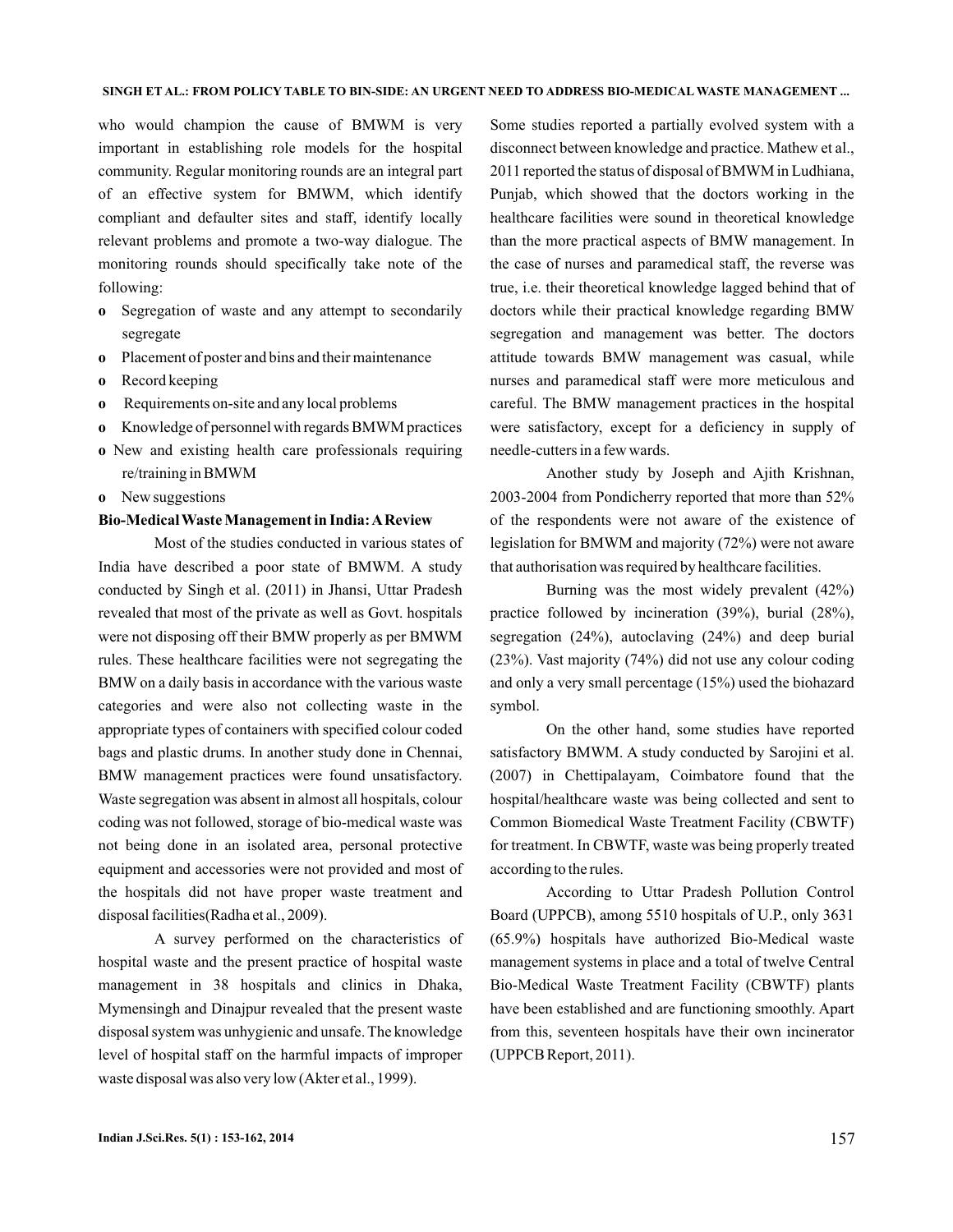# **Bio-Medical Waste Management at KG Medical University, Lucknow**

King Georges Medical University, Lucknow is a 100-year old tertiary-care 3000 bedded hospital with about 40 departments and catering to 510,000 OPD and 51,000 Indoor patients per year. This tremendous footfall is over a widely scattered sprawling campus and is also contributed to by undergraduate medical students and a huge number of patient relatives and attendants.

The status of BMWM practices at KGMU were almost dismally the same as has been described for most places in India till about two years back. In the last two years, we have managed to establish a model facility for BMWM in the University, based very much on the ideal process of BMWM described in the preceding paragraphs.

The University was selected to be a priority site for Global Environment Facility (GEF)/Ministry of Environment and Forest (MoEF)/United Nations Development Program (UNDP) project which was initiated in May 2010. The GEF-financed MoEF project, supported by UNDP, seeks to demonstrate best practices and nonincineration technologies for BMWM to avoid environmental releases of dioxins and mercury. A lot of what has been achieved is as a consequence of the guidance, supervision and financial support from this project.

At the beginning of the UNDP-GEF-MoEF project, there was hardly any segregation at the point of generation and all the categories of waste were being mixed together. This was attributable to lack of infrastructure, lack of knowledge and a sheer lack of commitment.

Whatever segregation was being done was being done secondarily by the authorized waste collector at the terminal disposal site. The University was paying a waste disposal company for terminal disposal and the University was not getting any revenue for the waste it was producing. There was also a significant risk to the health care workers, waste sorters, community at large, besides significantly contributing to an increased burden of incinerable waste.As the figures in table 2 simply suggest, the magnitude of incinerable waste has significantly decreased and has become largely plastic-free, thereby reducing dioxin and furan emissions as required by the Stockholm Convention on Persistent Organic Pollutants of which India is a signatory. Moreover, the University, by virtue of segregation at point of generation and further segregation and recycling of autoclaved plastic waste, has started generating revenue, which offsets the costs incurred for disposal of biomedical waste. As a consequence, finances generated as a result of recycling plastic biomedical waste offset the cost of BMW disposal by approximately 25% as of now.

As a first step, the University administration was sensitized towards the issue of poor BMWM and was then motivated to form a dedicated Waste Management Committee along with the establishment of a BMWM Cell. A member secretary for BMWM was formally appointed and faculty members/staff were selected and designated as nodal officers for the individual departments. A centralized policy for segregation at point of generation into various categories of waste based on colour codes was formulated. A strategy was formulated for the regular and clean collection and transport of BMW from the various departments of the University. A dedicated and isolated place for terminal collection and temporary storage of BMW was identified and constructed. This facility also houses the Autoclave and shredder for on-site disinfection

| <b>Type of waste</b>                       | <b>Previous status Wt</b><br>Kg/day (% total) | <b>Current status Wt</b><br>Kg/day (% total) |
|--------------------------------------------|-----------------------------------------------|----------------------------------------------|
| General Household Waste                    | 807 (33.2)                                    | 2239(80.1)                                   |
| Infectious Plastic waste (Autoclavable)    | 770 (31.7)                                    | 355(12.7)                                    |
| Infectious Non-Plastic waste (Incinerable) | 850 (35.0)                                    | 108(3.8)                                     |
| <b>Sharps</b>                              |                                               | 5.6(0.2)                                     |
| Glass                                      |                                               | 88(3.1)                                      |
| Status of segregation                      | Very poor                                     | Good                                         |

**Table 2 : Comparison of Waste Generation Data Before & After the Development of BMWM System**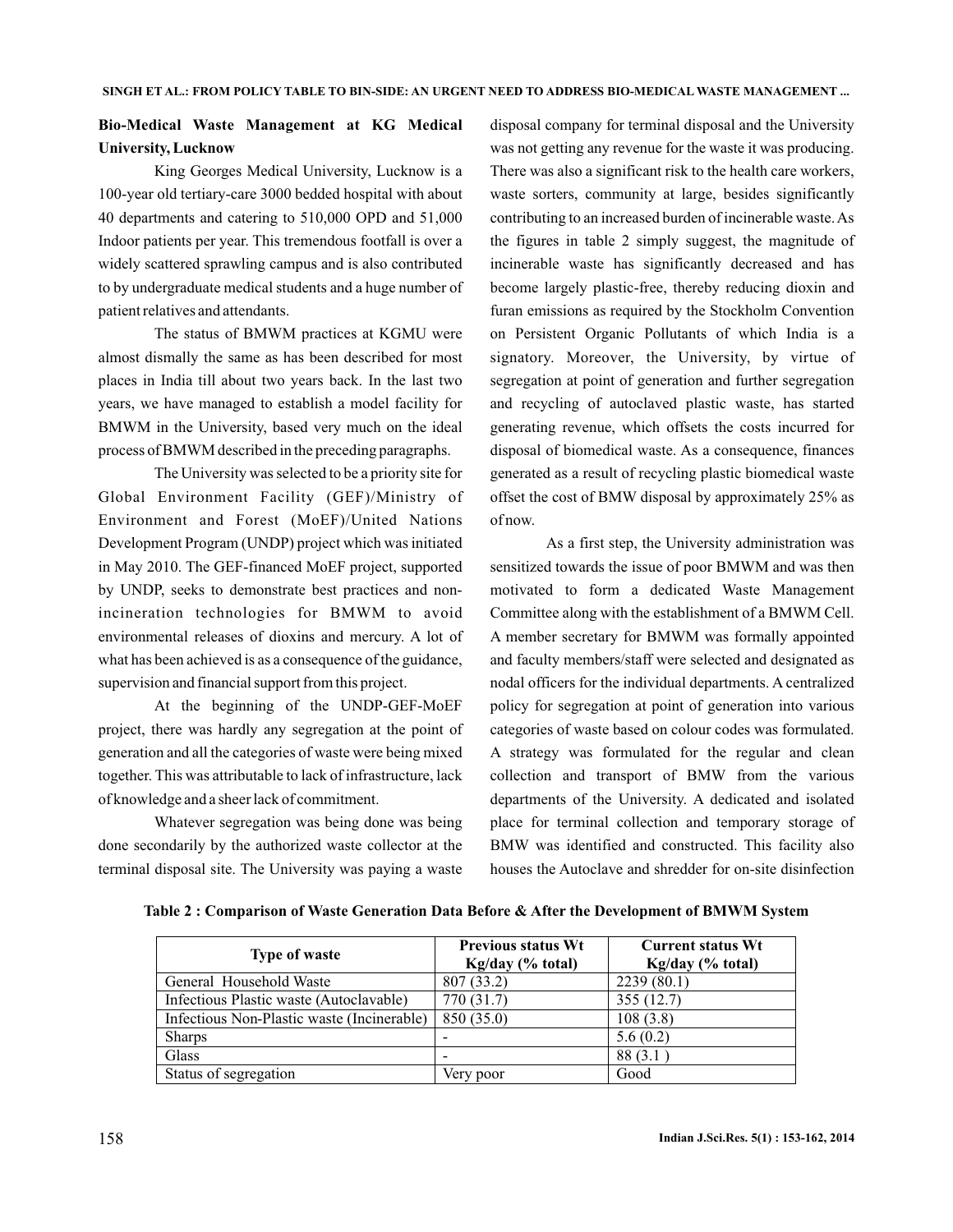#### **SINGH ET AL.: FROM POLICY TABLE TO BIN-SIDE: AN URGENT NEED TO ADDRESS BIO-MEDICAL WASTE MANAGEMENT ...**



Every person who handles BMW wears complete protective gear i.e. glove, mask, boot, apron, etc.

## **Figure 2**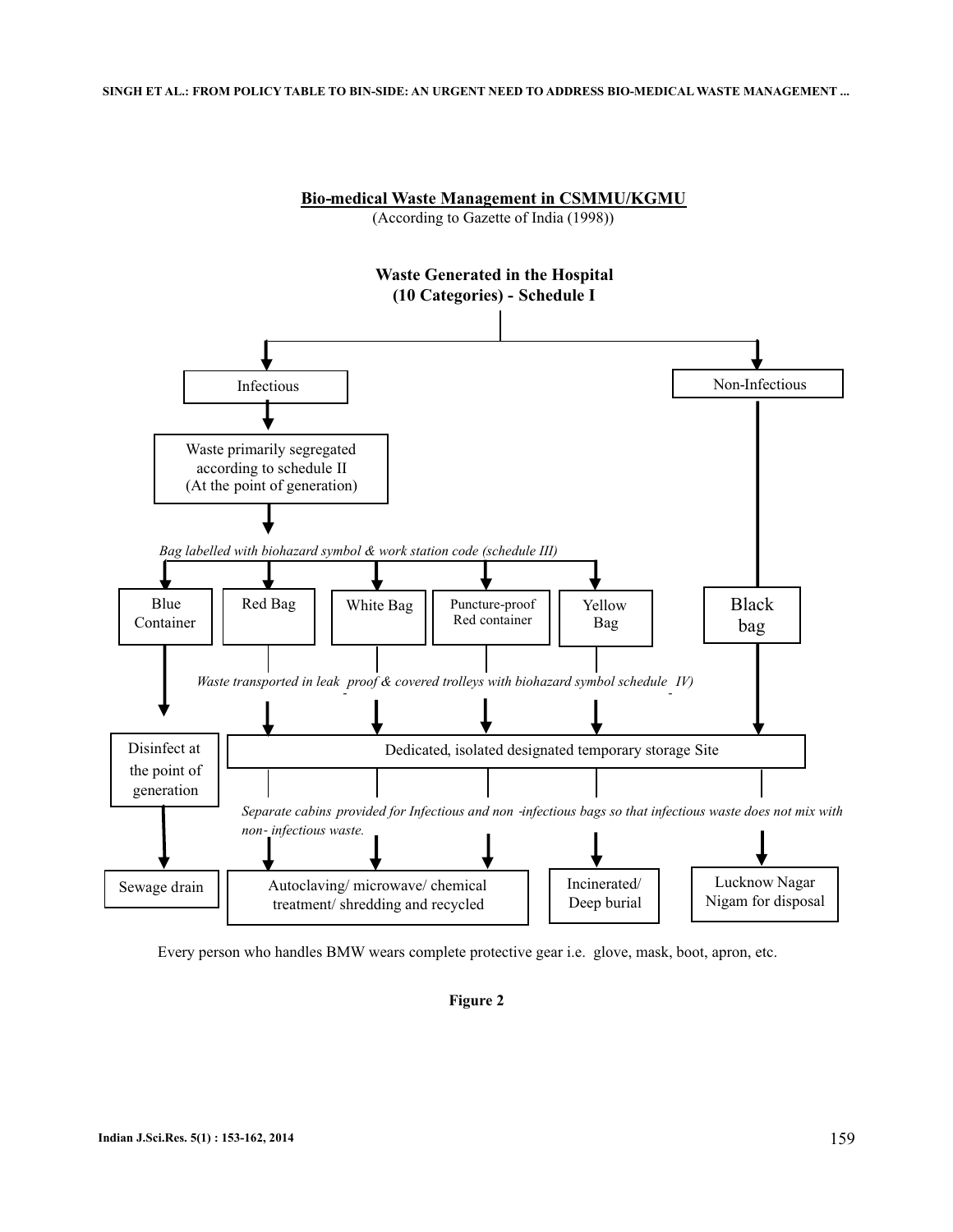and mutilation of recyclable BMW. Incinerable waste is outsourced to a company for terminal incineration. The recyclable, autoclaved and shredded, non-infectious.

BMW is sold to generate revenue for the University.Attempt to segregate at the point of generation in the highlighting feature of BMWM at KGMU, which we try to strictly enforce based on the recommended color coding of the bins. Proper signage has been put at every collection site. Collection, transportation, storage and record keeping and use of proper protective gear is being done as per the norms. Regular training and monitoring is being done by the faculty members of the University who have received training in BMWM under the Training of Trainers (TOT) program conducted by IGNOU (Indira Gandhi National Open University). The University has also been made a centre for doing a six-month certificate course of Healthcare Waste Management conducted by IGNOU. The categorization of waste, colour coding and terminal disposal adopted at KG Medical University is in Table 3.

### **CONCLUSION**

Bio-medical waste is the natural by-product of increasing and improving medical care and the increase in healthcare facilities in India. On the one hand, medical advancements have led to increased longevity and increased life expectancy in India; on the other, BMW generated by these healthcare facilities are adversely impacting human community health as a consequence of poor BMWM practices.

Despite a formal notification by the Government of India with regards BMWM as far back as 1998, the state of BMW management in most states of India is dismal, exemplifying the dismal gap between policy and implementation, between administrative resolve and ground reality. Poor BMWM has assumed epidemic proportions in India, possibly as a consequence of ignorance, indifference, poor infrastructure, administrative apathy or because of the absence of a model facility that can be emulated. It is beginning to adversely impact human

| No.                      | Category                                      | <b>Waste items</b>                                                                                                                                                                                                               | Color<br>Coding                            | <b>Terminal Disposal</b>                                                          |  |  |  |
|--------------------------|-----------------------------------------------|----------------------------------------------------------------------------------------------------------------------------------------------------------------------------------------------------------------------------------|--------------------------------------------|-----------------------------------------------------------------------------------|--|--|--|
| 1.                       | <b>General waste</b><br>(Non-infectious)      | Paper, Wrappers, Peels of fruits & vegetables,<br>Remains of food & edibles etc. (General<br>household waste)                                                                                                                    | <b>Black</b>                               | Land Fill Collected by<br>Lucknow Municipal<br>authorities                        |  |  |  |
| <b>Bio-Medical Waste</b> |                                               |                                                                                                                                                                                                                                  |                                            |                                                                                   |  |  |  |
| 2.                       | <b>Non-Plastic</b><br><b>Infectious Waste</b> | Human and Animal anatomical waste, waste<br>contaminated with blood and body fluids<br>including cotton, dressings, soiled plaster<br>casts, linen beddings, other material<br>contaminated with blood                           | <b>Yellow</b>                              | Incineration Outsourced to<br>company authorised by UP<br>Pollution Control Board |  |  |  |
| 3.                       | <b>Plastic Infectious</b><br>Waste            | Disposable items such as glucose bottle, hub<br>removed syringes, tubing, catheters,<br>intravenous sets, gloves etc.)                                                                                                           | <b>Red</b>                                 | Autoclaving and shredding<br>and recycled (On-site at<br>CSMMU)                   |  |  |  |
| 4.                       | <b>Sharp Waste</b>                            | Needles, scalpels, blades, broken ampoules,<br>stilletes of intravenous devices etc. (both used<br>and unused.                                                                                                                   | <b>Puncture-</b><br>proof Red<br>Container | Disinfection by chemical<br>treatment/ autoclaving and<br>shredding and recycled  |  |  |  |
| 5.                       | <b>Glass Waste</b>                            | Glass bottle, ampoules, slides, tubes etc.                                                                                                                                                                                       | White                                      | Disinfection by chemical<br>treatment/ autoclaving &<br>recycled                  |  |  |  |
| 6.                       | <b>Liquid Waste</b>                           | Waste generated from laboratory and washing,<br>cleaning, house-keeping and disinfecting<br>activities. chemicals used in production of<br>biological, chemicals used in disinfection, as<br>insecticides etc., some body fluids | <b>Blue</b>                                | Chemical treatment and<br>discharge into drains for<br>liquids*                   |  |  |  |

**Table 3: Segregation and Color Coding Followed in KGMU**

\* No formal ETF (Effluent Treatment Facility is currently available in the University)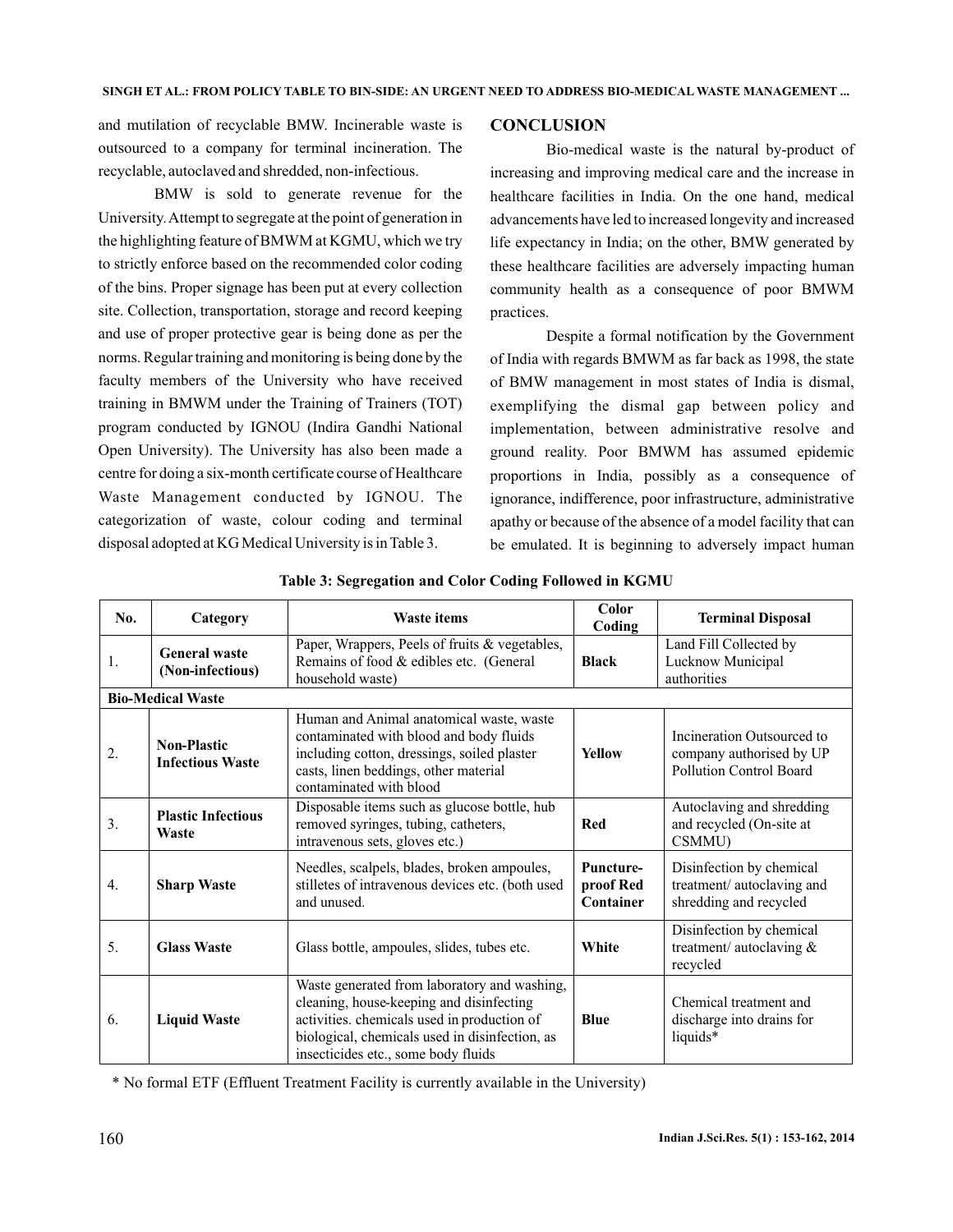health. Development of sound waste management policies, legislation with implementation, resolve of the healthcare facility, ensuring careful waste segregation at point of generation, on-going training and awareness programs, and safe and effective terminal disposal are strong pillars on which an effective BMWM program is based. Good BMWM will lessen the environmental and health impact of the healthcare industry. Further, as evidenced by the results in KGMU, segregation at point of generation and further segregation of autoclaved plastic waste helps in reducing the quantity of incinerable waste, generates revenue for the healthcare facility and helps reducing the emission of dioxins, as plastics are not inadvertently sent for incineration.

The success story for BMWM at KG Medical University/CSMMU, a large 3000 bed tertiary care healthcare facility within a short span of 2 years exemplifies what may easily be achieved with administrative resolve, dedicated budget, baseline assessment, motivated BMWM team, regular training, employee cooperation and perseverance. The lack of a model training facility for BMWM which can be emulated by others may soon be a thing of the past. It is also ample proof of the fact the good BMWM is neither difficult to do nor impossible to achieve..

## **ACKNOWLEDGEMENT**

The authors wish to express their sincere gratitude to Dr. M. Subba Rao, Director, MoEF, Dr. Megha Rathi, UNDP, Dr. Ashok Agarwal from IGNOU and Dr. Subhangi Wankhede from MoEF for their initiative and effort to develop the BMWM System in the K.G Medical University. Special thanks to Council of Science and Technology, Lucknow, India.

#### **REFERENCES**

Akter N., Chowdhury A.M.R., Kazi N.M., 1999. Hospital Waste Disposal in Bangladesh with Special Reference to Dhaka City and its Environmental Evaluation. International Centre for Diarrhoeal Disease Research, Bangladesh (ICDDR,B). Special Publication No. 87. February 1999.

- Bio-Medical Wastes (Management and Handling) Rules: Gazette by Govt. of India (1998/2000).
- Environment management for control of hospital infections: Proceedings of 7th conference of hospital infection society India 2003. CME- 9 January 2003. CMC, Vellore.
- Guidelines for Common Bio-Medical waste treatment facility & Incineration Central Pollution Control Board New Delhi.
- Guidelines for Disposal of Bio-medical Waste Generated during Universal Immunisation Programme CPCB, India 2004.
- Jaswal P.S., Jaswal N., In Environmental Law. Allahabad LawAgency, Haryana, India, 1998.
- Joseph J., Ajith Krishnan C. G., 2003, 2004. Hospital waste management in the union territory of Pondicherry an exploration.
- Mathew1 S.S., Benjamin A.I., Sengupta P., 2011. Assessment of biomedical waste management practices in a tertiary care teaching hospital in Ludhiana. Health line ISSN 2229- 337X, 2(2): July-December 2011.
- Pruss-Ustun A., Rapiti E., Hutin Y., 2005. Estimation of the global burden of disease attributable to contaminated sharps injuries among health-care workers. American Journal of Industrial Medicine : 482-490. **48(6)**
- Radha K.V., Kalaivani K., Lavanya R., 2009. A case study of Biomedical Waste Management in Hospitals. Global Journal of health Sciences. 1,April 2009.
- Sarojini E., Jayanthi S., Jothi Venkatraman S. and Prashanthini K., 2007. Performance study on common Bio-medical waste treatment facility, Chettipalayam, Coimbatore. Proceedings of the International Conference on Sustainable Solid Waste Management, 5-7 September 2007, Chennai, India 182-188.
- Singh A., Zaidi J., Ganesh S., Chauhan V. S., Mehrotra M., 2011. Status of biomedical waste and their possible public health risks with controlling measures in the Jhansi city, Bundelkhand region, India: a case study. International Journal of Current Research 3(11):080-086, October, 2011.